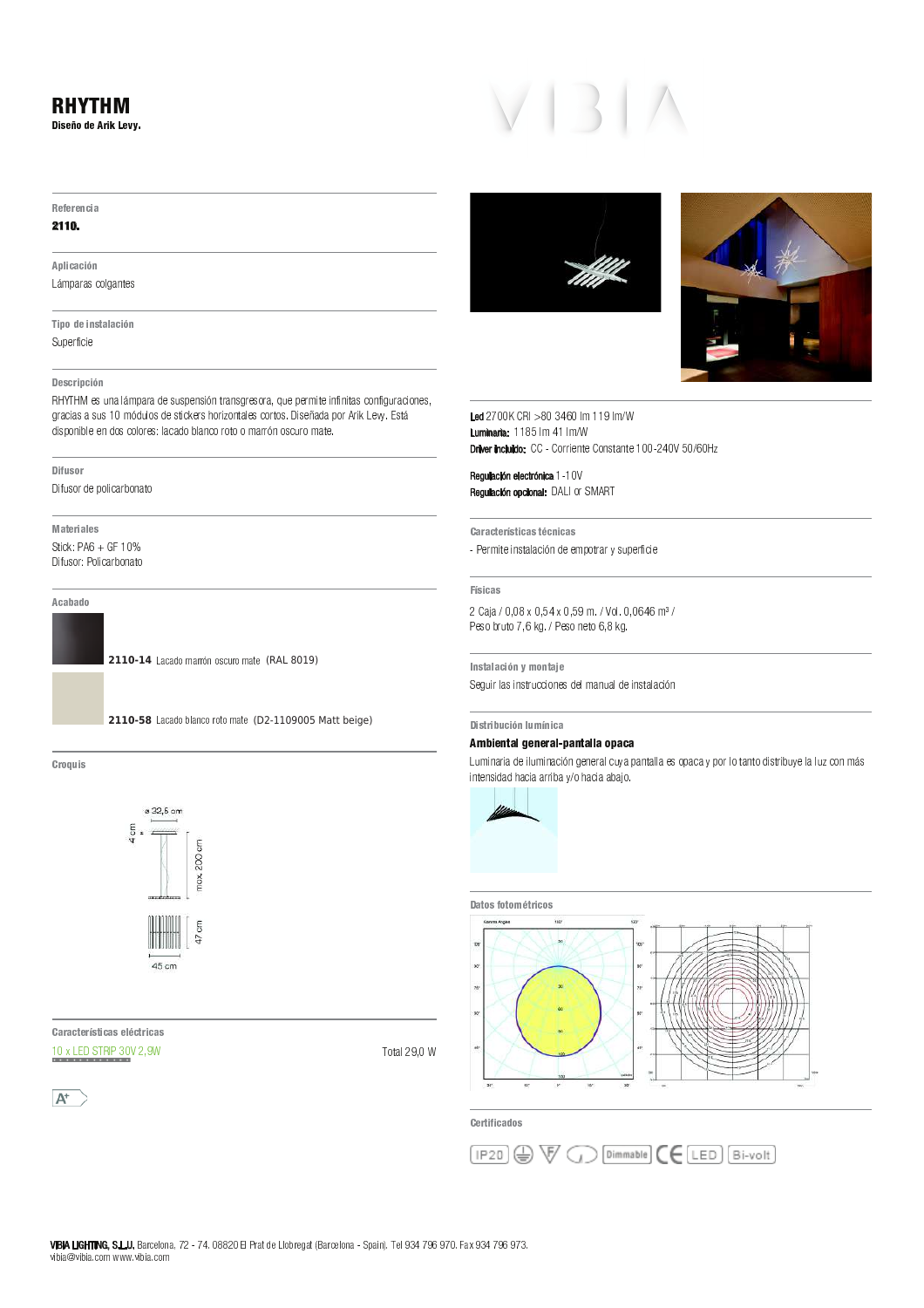### - - - - - - - -2 <sup>3</sup> 4 <sup>5</sup> <sup>6</sup> <sup>7</sup> <sup>8</sup> <sup>5</sup> <sup>9</sup> : <sup>3</sup> ; <sup>&</sup>lt; <sup>5</sup> <sup>=</sup> <sup>&</sup>gt; ?

#### $-$

#### $-$

9 <sup>H</sup> <sup>I</sup> 3 C <sup>D</sup> <sup>C</sup> <sup>3</sup> J <sup>B</sup> K L M N O P O V W Y W X V W X V W X W X V

Y <sup>3</sup> H <sup>7</sup> <sup>8</sup> <sup>5</sup> <sup>3</sup> B <sup>4</sup> <sup>Z</sup> <sup>D</sup> <sup>I</sup> D <sup>C</sup> <sup>3</sup> J <sup>B</sup>  $\mathbf{r} = \mathbf{r} \cdot \mathbf{r}$  and  $\mathbf{r} = \mathbf{r} \cdot \mathbf{r}$ 

#### 2 5 J 9 4 H C 3 H C 3 H C 3 H C 3 H C 3 H C

\_ ` <sup>a</sup> <sup>b</sup> ` <sup>c</sup> <sup>X</sup> <sup>Q</sup> \ <sup>V</sup> <sup>O</sup> <sup>T</sup> L <sup>M</sup> <sup>N</sup> <sup>O</sup> <sup>P</sup> <sup>O</sup> <sup>d</sup> <sup>X</sup> <sup>Q</sup> \ <sup>Q</sup> <sup>N</sup> <sup>X</sup> <sup>V</sup> <sup>Q</sup> ^ e <sup>V</sup> <sup>W</sup> P <sup>O</sup> <sup>V</sup> <sup>Q</sup> <sup>U</sup> <sup>P</sup> <sup>X</sup> <sup>Q</sup> <sup>S</sup> <sup>P</sup> <sup>O</sup> <sup>f</sup> <sup>g</sup> \ <sup>X</sup> <sup>N</sup> <sup>X</sup> <sup>P</sup> <sup>M</sup> ^ W X ^ V ] ^ V ^ W O <sup>Q</sup> <sup>R</sup> <sup>S</sup> <sup>V</sup> ] ^ U \ <sup>P</sup> <sup>O</sup> <sup>R</sup> ^ S <sup>V</sup> <sup>X</sup> <sup>Q</sup> <sup>f</sup> U P O R O R J A H I M E D A L S P L A M N A L D A L D A L D A L D A L D A L D A L D A L D A L D A L D A L D A  $X \sim \mathcal{X}$  s such a set of the set of the set of the set of the set of the set of the set of the set of the set of the set of the set of the set of the set of the set of the set of the set of the set of the set of the se

#### 2 <sup>3</sup> A <sup>v</sup> <sup>4</sup> <sup>7</sup> :

n ^ ] \ <sup>Q</sup> <sup>S</sup> <sup>P</sup> <sup>d</sup> <sup>X</sup> <sup>N</sup> <sup>S</sup> <sup>T</sup> ^ R <sup>O</sup> <sup>P</sup> <sup>t</sup> <sup>S</sup> <sup>V</sup> <sup>O</sup> <sup>W</sup> S

w <sup>D</sup> <sup>Z</sup> <sup>5</sup> : <sup>3</sup> D <sup>I</sup> 5 <sup>4</sup>  $\alpha$  is  $\alpha$  in  $\alpha$   $\alpha$   $\alpha$   $\alpha$   $\alpha$   $\alpha$   $\alpha$ 

n **1 (1)**  $\mathbf{R} \cdot \mathbf{B} = \mathbf{0}$  t  $\mathbf{0} \cdot \mathbf{A} = \mathbf{0}$ 

#### 9 <sup>C</sup> <sup>D</sup> <sup>D</sup> <sup>8</sup> <sup>7</sup>

2111-14 Lacado marrón oscuro mate (RAL 8019)



 $\sim$   $\sim$ 



 <sup>D</sup> : <sup>D</sup> <sup>C</sup> <sup>Z</sup> <sup>5</sup> : 4 <sup>Z</sup> <sup>3</sup> C <sup>D</sup> <sup>4</sup> <sup>5</sup> <sup>I</sup> <sup>C</sup> <sup>Z</sup> : <sup>3</sup> C <sup>D</sup> <sup>4</sup>  $h \circ h$  i for a finite  $h \circ h$  is a

 $A^+$ 







 h <sup>i</sup> <sup>i</sup> \_ <sup>i</sup> <sup>y</sup> <sup>h</sup> <sup>i</sup> <sup>T</sup> M } } <sup>T</sup> M <sup>+</sup> " " h } <sup>T</sup> M } <sup>T</sup> M  $\Gamma$  the include:  $\Gamma\Gamma$  Corriente Constante 100, 240V EQIACU

 " " } } <sup>i</sup> " ! " n <sup>p</sup> <sup>K</sup> <sup>S</sup> <sup>P</sup> [ <sup>c</sup> <sup>p</sup> \_ <sup>b</sup>

D : <sup>D</sup> <sup>C</sup> <sup>Z</sup> <sup>5</sup> : 4 <sup>Z</sup> <sup>3</sup> C <sup>D</sup> <sup>4</sup> <sup>Z</sup> <sup>C</sup> <sup>B</sup> <sup>3</sup> C <sup>D</sup> <sup>4</sup>

- $X = \frac{1}{2} \left( \frac{1}{2} \right)^2 + \frac{1}{2} \left( \frac{1}{2} \right)^2 + \frac{1}{2} \left( \frac{1}{2} \right)^2 + \frac{1}{2} \left( \frac{1}{2} \right)^2 + \frac{1}{2} \left( \frac{1}{2} \right)^2 + \frac{1}{2} \left( \frac{1}{2} \right)^2 + \frac{1}{2} \left( \frac{1}{2} \right)^2 + \frac{1}{2} \left( \frac{1}{2} \right)^2 + \frac{1}{2} \left( \frac{1}{2} \right)^2 + \frac{1}{2} \left( \frac{1}{2} \right)^$
- <sup>x</sup> <sup>X</sup> <sup>P</sup> <sup>M</sup> ^ W X ^ V <sup>Q</sup> <sup>W</sup> O <sup>T</sup> O <sup>R</sup> ^ e <sup>V</sup> <sup>d</sup> <sup>X</sup> <sup>X</sup> <sup>M</sup> <sup>N</sup> <sup>S</sup> <sup>W</sup> P <sup>O</sup> <sup>P</sup> <sup>r</sup> <sup>Q</sup> \ <sup>N</sup> <sup>X</sup> <sup>P</sup> ] ^ R ^ X

 $-1$   $-1$ 

h <sup>O</sup> O <sup>i</sup> <sup>f</sup> i <sup>i</sup> <sup>f</sup> } <sup>f</sup> } <sup>M</sup> <sup>m</sup> <sup>S</sup> <sup>T</sup> <sup>m</sup> <sup>i</sup> <sup>f</sup> i <sup>y</sup> <sup>M</sup>  $x \sim 10^{-10}$  in the set of the set of  $\sim 10^{-10}$  M s  $\sim 10^{-10}$  M s  $\sim 10^{-10}$ 

 $\mathcal{L} \hspace{0.2cm}$   $\mathcal{L} \hspace{0.2cm}$   $\mathcal{L} \hspace{0.2cm}$   $\mathcal{L} \hspace{0.2cm}$   $\mathcal{L} \hspace{0.2cm}$   $\mathcal{L} \hspace{0.2cm}$   $\mathcal{L} \hspace{0.2cm}$   $\mathcal{L} \hspace{0.2cm}$   $\mathcal{L} \hspace{0.2cm}$   $\mathcal{L} \hspace{0.2cm}$   $\mathcal{L} \hspace{0.2cm}$   $\mathcal{L} \hspace{0.2cm}$   $\mathcal{$ 

2 <sup>3</sup> 4 <sup>Z</sup> : <sup>3</sup> <sup>v</sup> <sup>C</sup> <sup>3</sup> J <sup>B</sup> <sup>I</sup> v B <sup>3</sup> C <sup>D</sup>

#### ¡ ¢ £ ¤ ¥ ¦ § ¨ £ ¤ £ © ¦ § ª « ¦ ¤ ¥ ¦ § § ¦ <sup>¬</sup> « ¦ ¦

 $K \sim \mathcal{N}$  or one can be very denote the very denote  $\mathcal{N}$  or  $\mathcal{N}$  or  $\mathcal{N}$  or  $\mathcal{N}$  and  $\mathcal{N}$  or  $\mathcal{N}$  or  $\mathcal{N}$  and  $\mathcal{N}$  or  $\mathcal{N}$  and  $\mathcal{N}$  and  $\mathcal{N}$  and  $\mathcal{N}$  and  $\mathcal{N}$  and  $\mathcal$ 



#### 2 D Z 7 4 A 7 4 A 7 4 A 7 4 A 7 4 A 7 4 A 7 4 A 7 4 A 7 4 A 7 4 A 7 4 A 7 4 A 7 4 A 7 4 A 7 4 A 7 4 A 7 4 A 7



5 : <sup>Z</sup> <sup>3</sup> A <sup>3</sup> C <sup>D</sup> <sup>8</sup> <sup>7</sup> <sup>4</sup>

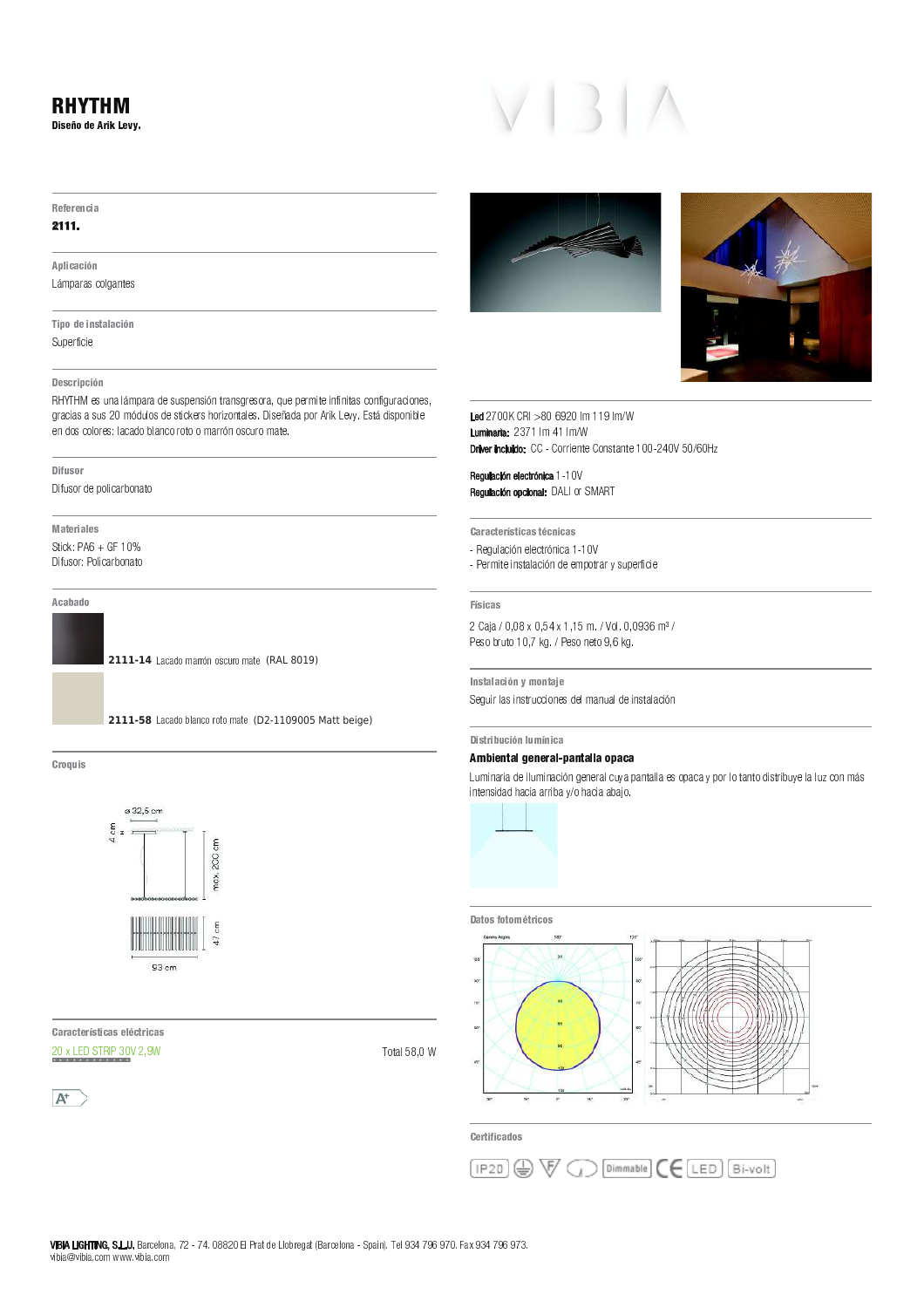# RHYTHM

Diseño de Arik Levy.

#### Referencia

## $2112.$

#### A plicación

Lámparas colgantes

### Descripción

RHYTHM es una lámpara de suspensión transgresora, que permite infinitas configuraciones, gracias a sus 30 módulos de stickers horizontales cortos. Diseñada por Arik Levy. Está disponible en dos colores: lacado blanco roto o marrón oscuro mate.

#### Difusor

Difusor de policarbonato

**Materiales** Stick:  $PA6 + GF 10%$ 

Difusor: Policarbonato



**2112-14** Lacado marrón oscuro mate (RAL 8019)



#### $\sim$  3  $\sim$  3  $\sim$



D : D : D : 4 : 4 5 E : 4 5 I : 4 5 E : 4 5 E : 4 5 E : 4 5 E : 4 5 E : 4 5 E : 4 5 E : 4 5 E : 4 5 E : 4 5 E :  $\frac{30 \times LED \times MP}{20}$  30 × 2,9 W

Total 87,0 W







 $f \circ f = f \circ f \circ f$  and  $f \circ f \circ f \circ f$  is the form of  $f$ + + 0-0-0-1-1-1  $\mathsf{D}$  there included  $\mathsf{C}\mathsf{C}$  . Corriente Constants 100, 240V EQ(60H)

 " " <sup>|</sup> <sup>|</sup> <sup>f</sup> " ! " <sup>k</sup> <sup>m</sup> <sup>K</sup> <sup>S</sup> <sup>P</sup> <sup>v</sup> ] <sup>m</sup> <sup>Y</sup> \

<sup>D</sup> : <sup>D</sup> <sup>C</sup> <sup>u</sup> <sup>5</sup> : 4 <sup>u</sup> 3 C <sup>D</sup> <sup>4</sup> <sup>u</sup> <sup>C</sup> <sup>B</sup> 3 C <sup>D</sup> <sup>4</sup>

- Regulación electrónica 1-10V
- Permite instalación de empotrar y superficie

#### **Físicas**

2 Caja / 0,08 x 0,54 x 1,70 m. / Vol. 0,1355 m<sup>3</sup> / Peso bruto 15,4 kg. / Peso neto 13,9 kg.

Instalación y montaje Seguir las instrucciones del manual de instalación

Distribución lumínica

### Ambiental general-pantalla opaca

Luminaria de iluminación general cuva pantalla es opaca y por lo tanto distribuye la luz con más intensidad hacia arriba y/o hacia abajo.



#### Datos fotométricos



<sup>5</sup> : <sup>u</sup> 3 A 3 C <sup>D</sup> <sup>8</sup> <sup>7</sup> <sup>4</sup>

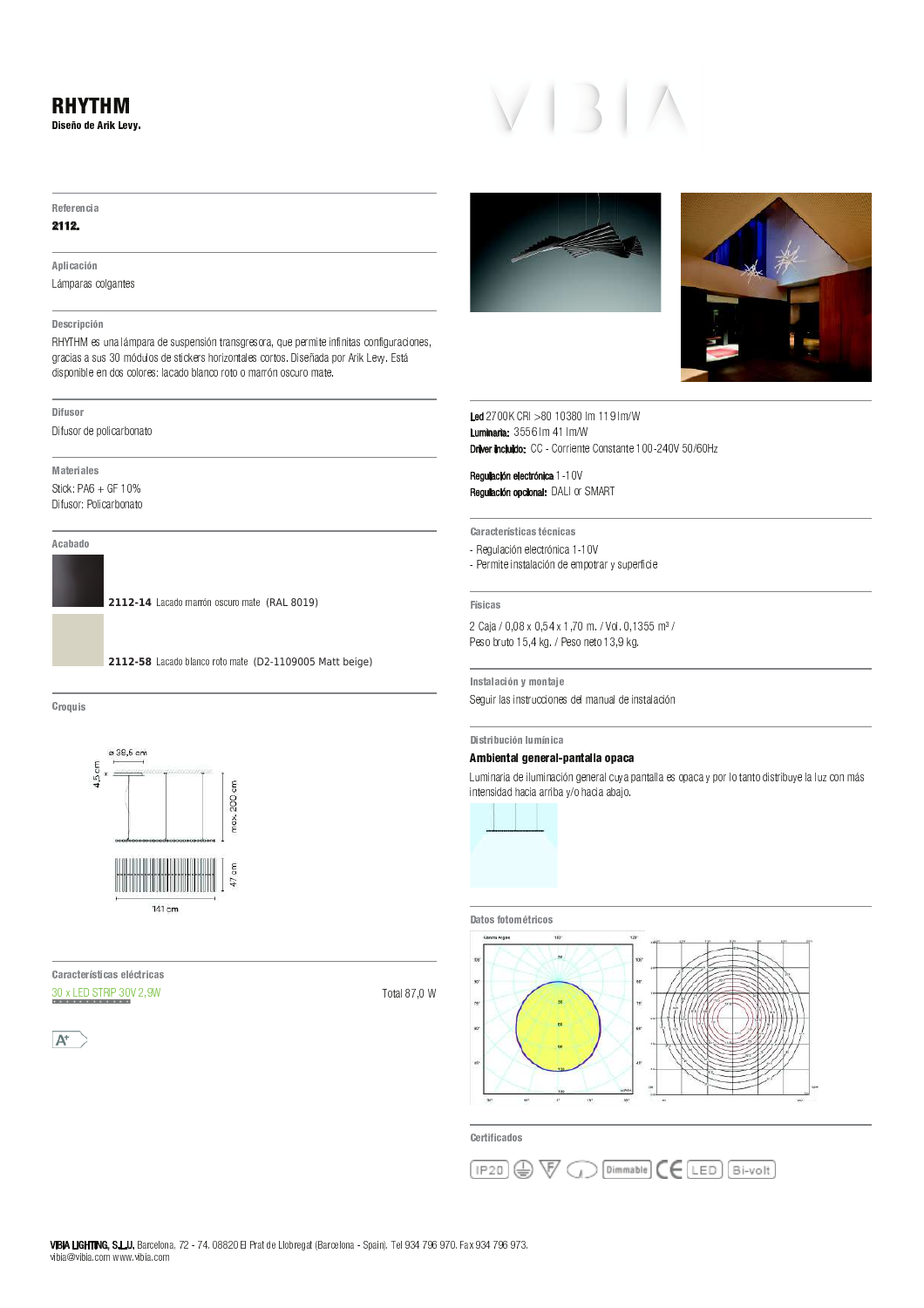# 5 A 5 : 5 B C 3 D Referencia

## 2113.

A plicación Lámparas colgantes

Tipo de instalación

Superficie

## Descripción

Superficie<br>Descripción<br>Descripción V <sup>Q</sup> <sup>P</sup> <sup>S</sup> \_ P <sup>R</sup> <sup>P</sup> <sup>R</sup> ] <sup>R</sup> <sup>i</sup> <sup>j</sup> <sup>N</sup> <sup>f</sup> <sup>e</sup> ] <sup>U</sup> T <sup>R</sup> <sup>e</sup> <sup>Y</sup> <sup>R</sup> <sup>X</sup> \_ S <sup>k</sup> <sup>Y</sup> <sup>Q</sup> <sup>R</sup> <sup>l</sup> <sup>T</sup> <sup>Q</sup> \_ m <sup>T</sup> <sup>W</sup> <sup>X</sup> P <sup>U</sup> Y <sup>R</sup> <sup>S</sup> <sup>T</sup> <sup>Q</sup> <sup>X</sup> T <sup>R</sup> <sup>n</sup> <sup>o</sup> \_ R <sup>Y</sup> <sup>p</sup> <sup>P</sup> <sup>e</sup> <sup>P</sup> <sup>O</sup> <sup>T</sup> <sup>Q</sup> <sup>q</sup> <sup>Q</sup> \_ k <sup>L</sup> <sup>Y</sup> <sup>r</sup> <sup>s</sup> <sup>n</sup> <sup>t</sup> <sup>R</sup> <sup>X</sup> M —<br>Descripción<br>RHYTHM es una lámpara de suspensión transgresora, que permite i<br>gracias a sus 40 módulos de stickers horizontales cortos. Diseñada gracias<br>dispon<br>—————————— \_ ^ ] <sup>R</sup> <sup>T</sup> <sup>Q</sup> <sup>e</sup> <sup>Y</sup> <sup>O</sup> <sup>T</sup> <sup>U</sup> \_ S <sup>P</sup> <sup>Q</sup> <sup>u</sup> <sup>T</sup> <sup>W</sup> <sup>P</sup> <sup>X</sup> T

D [ 5 : 3 D J 5 4

Difusor de policarbo<br>**Materiales**<br>M<mark>ateriales</mark> o \_ ^ ] <sup>R</sup> <sup>T</sup> <sup>Q</sup> <sup>v</sup> <sup>y</sup> <sup>T</sup> <sup>U</sup> \_ S <sup>P</sup> <sup>Q</sup> <sup>u</sup> <sup>T</sup> <sup>W</sup> <sup>P</sup> <sup>X</sup> T

A cabado

**2113-14** Lacado marrón oscuro mate (RAL 8019)



Croquis 7 w 3 4



<u>.</u><br>Características eléctric

 $\frac{1}{2}$ 







 <sup>j</sup> <sup>j</sup> ` <sup>j</sup> <sup>~</sup> <sup>i</sup> <sup>j</sup> <sup>U</sup> N <sup>~</sup> <sup>~</sup> <sup>U</sup> N Luminaria: 474  $\frac{1}{100}$  CRI  $> 80$  13840 .<br>Debres in objekto <sup>T</sup> <sup>Q</sup> <sup>Q</sup> \_ Y <sup>W</sup> <sup>X</sup> Y <sup>T</sup> <sup>W</sup> <sup>R</sup> <sup>X</sup> P <sup>W</sup> <sup>X</sup> Y <sup>~</sup> <sup>j</sup> <sup>j</sup> <sup>i</sup> <sup>j</sup> <sup>j</sup> <sup>z</sup> <sup>j</sup> <sup>a</sup> <sup>m</sup>

Regulación electrónica 1-10 " ! " <sup>q</sup> <sup>L</sup> <sup>T</sup> <sup>Q</sup> \ <sup>d</sup> <sup>q</sup> ` <sup>c</sup> egulación electrónica 1-1<br>egulación opcional: DALI<br>. ` <sup>Y</sup> <sup>V</sup> ] <sup>U</sup> P <sup>S</sup> \_ f <sup>W</sup> <sup>Y</sup> <sup>U</sup> Y <sup>S</sup> <sup>X</sup> Q <sup>f</sup> <sup>W</sup> \_ S <sup>P</sup> <sup>~</sup> <sup>~</sup> <sup>j</sup>

Características técnicas

\_<br>Características técnicas<br>- Regulación electrónica 1-10V

 4 3 C D 4 - Permite instalación de empotrar y superficie<br>Pisicas<br>Físicas

—<br>Físicas<br>2 Caja / 0,08 x 0,54 x 2,26 m. / Vol. 0,1  $\frac{2}{5}$ <sup>4</sup> [ <sup>D</sup> <sup>J</sup> D <sup>C</sup> <sup>3</sup> K <sup>B</sup> <sup>&</sup>gt; <sup>7</sup> <sup>B</sup> [ <sup>D</sup> 5

Peso bruto 18,8 kg. / Peso neto 16,9 kg.<br>|<br>|nstalación y montaje Instalación y <mark>montaj</mark><br>Seguir las instruccion<br>.

 ¡ ¢ £ ¤ ¥ ¦ § ¨ © ¤ ¥ ¤ <sup>ª</sup> § ¨ « <sup>¬</sup> § ¥ ¦ § ¨ ¨ § <sup>¬</sup> § ® § \_<br>|<br>|

# Distribución lumínica<br>Ambiental general-pantalla opaca

Dis**tribución lumínica<br>Ambiental general-pantalla opaca**<br>Luminaria de iluminación general cuya pantalla es opaca y por lo tanto distribuye la luz con más<br>intensidad hacia arriba y/o hacia abajo.



# <sup>D</sup> [ <sup>7</sup> <sup>4</sup> <sup>A</sup> <sup>7</sup> [ <sup>7</sup> [ : <sup>3</sup> C <sup>7</sup> <sup>4</sup>



Certificados

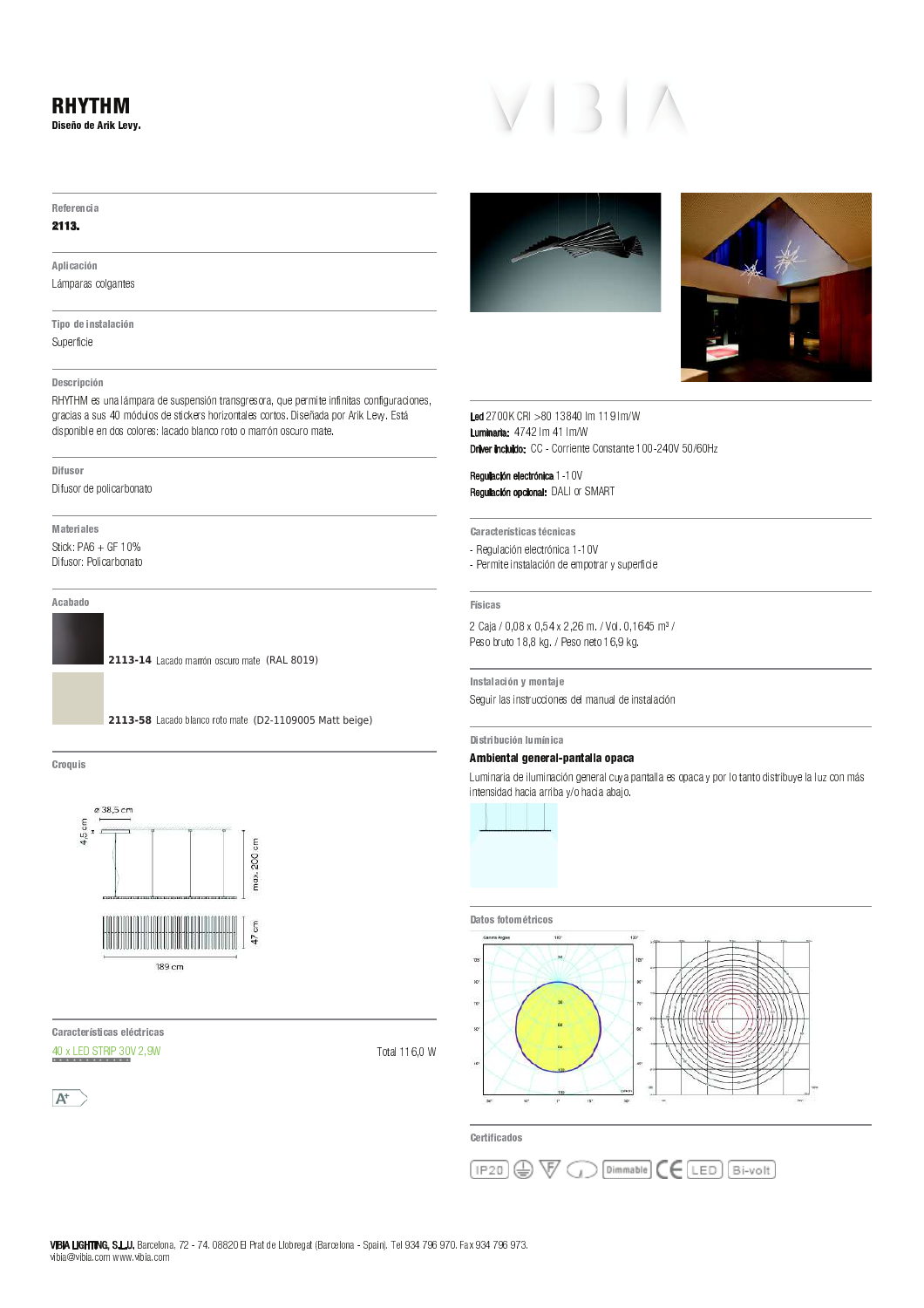# 5 A 5 : 5 B C 3 D **Referencia**

### 2120.

A plicación Lámparas colgantes

Tipo de instalación Superficie

# Descripción Superficie<br>Descripción<br>Descripción

V <sup>Q</sup> <sup>P</sup> <sup>S</sup> \_ P <sup>R</sup> <sup>P</sup> <sup>R</sup> ] <sup>R</sup> <sup>i</sup> <sup>j</sup> <sup>N</sup> <sup>f</sup> <sup>e</sup> ] <sup>U</sup> T <sup>R</sup> <sup>e</sup> <sup>Y</sup> <sup>R</sup> <sup>X</sup> \_ S <sup>k</sup> <sup>Y</sup> <sup>Q</sup> <sup>R</sup> <sup>l</sup> <sup>T</sup> <sup>Q</sup> \_ m <sup>T</sup> <sup>W</sup> <sup>X</sup> P <sup>U</sup> Y <sup>R</sup> <sup>U</sup> P <sup>Q</sup> <sup>V</sup> <sup>T</sup> <sup>R</sup> <sup>n</sup> <sup>o</sup> \_ R <sup>Y</sup> <sup>p</sup> <sup>P</sup> <sup>e</sup> <sup>P</sup> <sup>O</sup> <sup>T</sup> <sup>Q</sup> <sup>q</sup> <sup>Q</sup> \_ k <sup>L</sup> <sup>Y</sup> <sup>r</sup> <sup>s</sup> <sup>n</sup> <sup>t</sup> <sup>R</sup> <sup>X</sup> M —<br>Descripción<br>RHYTHM es una lámpara de suspensión transgresora, que permite i<br>gracias a sus 10 módulos de stickers horizontales largos. Diseñada gracias<br>dispon<br>—————————— \_ ^ ] <sup>R</sup> <sup>T</sup> <sup>Q</sup> <sup>e</sup> <sup>Y</sup> <sup>O</sup> <sup>T</sup> <sup>U</sup> \_ S <sup>P</sup> <sup>Q</sup> <sup>u</sup> <sup>T</sup> <sup>W</sup> <sup>P</sup> <sup>X</sup> T

D [ 5 : 3 D J 5 4

Difusor de policarbo<br>**Materiales**<br>M<mark>ateriales</mark> o \_ ^ ] <sup>R</sup> <sup>T</sup> <sup>Q</sup> <sup>v</sup> <sup>y</sup> <sup>T</sup> <sup>U</sup> \_ S <sup>P</sup> <sup>Q</sup> <sup>u</sup> <sup>T</sup> <sup>W</sup> <sup>P</sup> <sup>X</sup> T

A cabado

**2120-14** Lacado marrón oscuro mate (RAL 8019)



Croquis 7 w 3 4



<u>.</u><br>Características eléctric

 $A^+$ 







 $\frac{1}{2}$   $\frac{1}{2}$   $\frac{1}{2}$   $\frac{1}{2}$   $\frac{1}{2}$   $\frac{1}{2}$   $\frac{1}{2}$   $\frac{1}{2}$   $\frac{1}{2}$   $\frac{1}{2}$   $\frac{1}{2}$   $\frac{1}{2}$   $\frac{1}{2}$   $\frac{1}{2}$   $\frac{1}{2}$   $\frac{1}{2}$   $\frac{1}{2}$   $\frac{1}{2}$   $\frac{1}{2}$   $\frac{1}{2}$   $\frac{1}{2}$   $\frac{1}{2}$  <u>u</u> Luminaria: 237  $>80$  6920 Drher ingluider CC Corriente Constante 100 040V EO/GOH  $>$  80 6920 lm 119 lm/W<br>1 lm 41 lm/W

Regulación electrónica 1-10 " ! " <sup>q</sup> <sup>L</sup> <sup>T</sup> <sup>Q</sup> \ <sup>d</sup> <sup>q</sup> ` <sup>c</sup> egulación electrónica 1-1<br>egulación opcional: DALI<br>. ` <sup>Y</sup> <sup>V</sup> ] <sup>U</sup> P <sup>S</sup> \_ f <sup>W</sup> <sup>Y</sup> <sup>U</sup> Y <sup>S</sup> <sup>X</sup> Q <sup>f</sup> <sup>W</sup> \_ S <sup>P</sup> <sup>i</sup> <sup>i</sup> <sup>j</sup>

Características técnicas

- \_<br>Características técnicas<br>- Regulación electrónica 1-10V
- 4 3 C D 4 Permite instalación de empotrar y superf<br>sicas<br>sicas

\_<br>Físicas<br>2 Caja / 0,08 x 0,94 x 0,70 m. / Vol. 0,0967 m<sup>3</sup>  $\frac{2}{\pi}$ <sup>4</sup> [ <sup>D</sup> <sup>J</sup> D <sup>C</sup> <sup>3</sup> K <sup>B</sup> <sup>&</sup>gt; <sup>7</sup> <sup>B</sup> [ <sup>D</sup> 5

Peso bruto 10,0 kg. / Peso neto 9,0 kg.<br>|<br>|nstalación y montaje Instalación y <mark>montaj</mark><br>Seguir las instruccion<br>. ¡ ¢ £ ¤ ¥ ¦ § ¨ © ¤ ¥ ¤ <sup>ª</sup> § ¨ « <sup>¬</sup> § ¥ ¦ § ¨ ¨ § <sup>¬</sup> § ® §

# \_<br>|<br>|

# Distribución lumínica<br>Ambiental general-pantalla opaca

Dis**tribución lumínica<br>Ambiental general-pantalla opaca**<br>Luminaria de iluminación general cuya pantalla es opaca y por lo tanto distribuye la luz con más<br>intensidad hacia arriba y/o hacia abajo.





Certificados

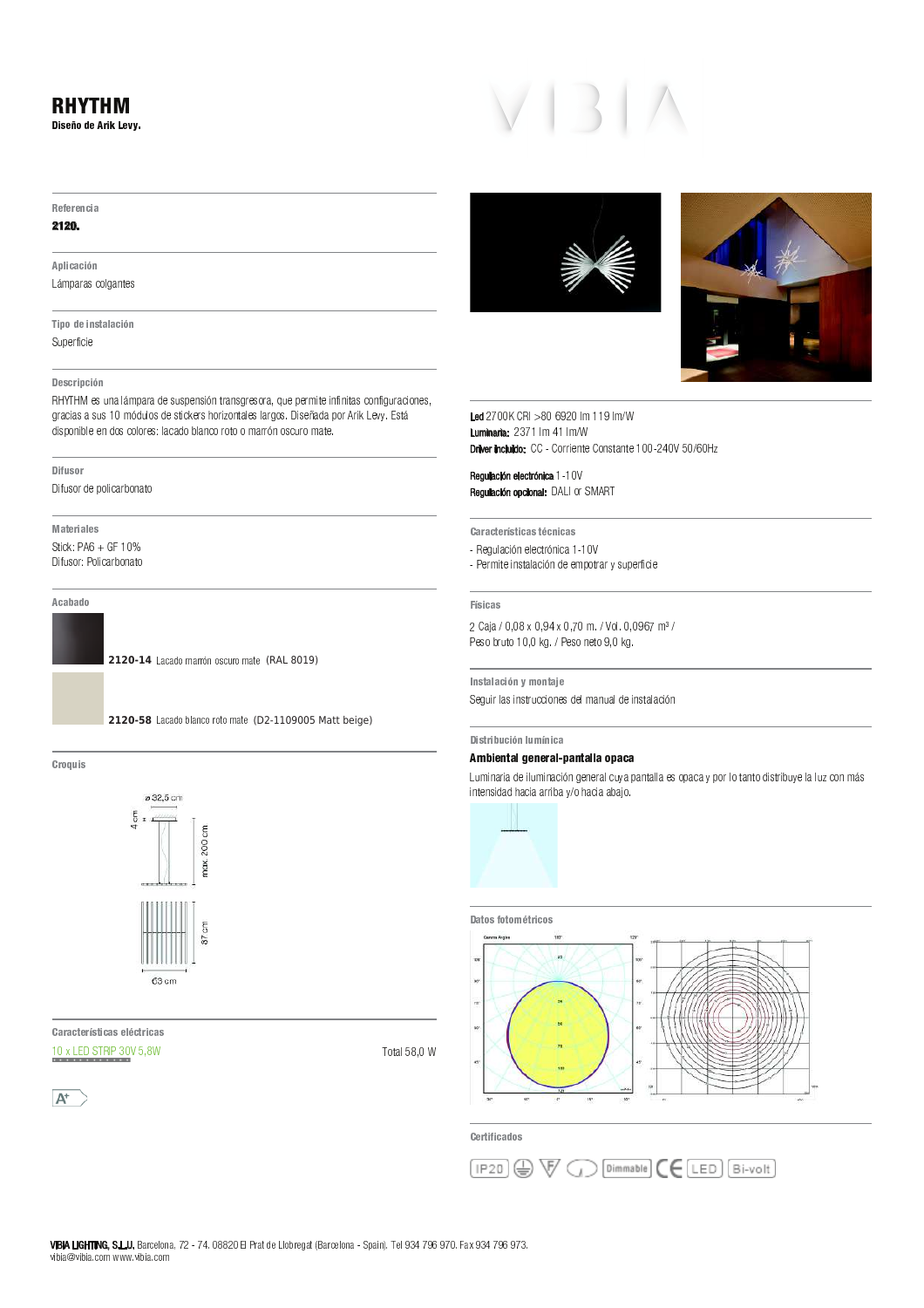### - - - - - - - -2 <sup>3</sup> 4 <sup>5</sup> <sup>6</sup> <sup>7</sup> <sup>8</sup> <sup>5</sup> <sup>9</sup> : <sup>3</sup> ; <sup>&</sup>lt; <sup>5</sup> <sup>=</sup> <sup>&</sup>gt; ?

#### $-$

#### $-$

9 <sup>H</sup> <sup>I</sup> 3 C <sup>D</sup> <sup>C</sup> <sup>3</sup> J <sup>B</sup> K L M N O P O V W Y W X V W X V W X W X V

Y <sup>3</sup> H <sup>7</sup> <sup>8</sup> <sup>5</sup> <sup>3</sup> B <sup>4</sup> <sup>Z</sup> <sup>D</sup> <sup>I</sup> D <sup>C</sup> <sup>3</sup> J <sup>B</sup>  $\mathbf{r} = \mathbf{r} \cdot \mathbf{r}$  and  $\mathbf{r} = \mathbf{r} \cdot \mathbf{r}$ 

#### 2 5 J 9 4 H C 3 H C 3 H C 3 H C 3 H C 3 H C

\_ ` <sup>a</sup> <sup>b</sup> ` <sup>c</sup> <sup>X</sup> <sup>Q</sup> \ <sup>V</sup> <sup>O</sup> <sup>T</sup> L <sup>M</sup> <sup>N</sup> <sup>O</sup> <sup>P</sup> <sup>O</sup> <sup>d</sup> <sup>X</sup> <sup>Q</sup> \ <sup>Q</sup> <sup>N</sup> <sup>X</sup> <sup>V</sup> <sup>Q</sup> ^ e <sup>V</sup> <sup>W</sup> P <sup>O</sup> <sup>V</sup> <sup>Q</sup> <sup>U</sup> <sup>P</sup> <sup>X</sup> <sup>Q</sup> <sup>S</sup> <sup>P</sup> <sup>O</sup> <sup>f</sup> <sup>g</sup> \ <sup>X</sup> <sup>N</sup> <sup>X</sup> <sup>P</sup> <sup>M</sup> ^ W X ^ V ] ^ V ^ W O <sup>Q</sup> <sup>R</sup> <sup>S</sup> <sup>V</sup> ] ^ U \ <sup>P</sup> <sup>O</sup> <sup>R</sup> ^ S <sup>V</sup> <sup>X</sup> <sup>Q</sup> <sup>f</sup> U P O R O G O D A J A J A J A L S P L S V W O T O D D L M H I D L M N N D D D O D O N S P P P P P P P P P P P P d  $\alpha$  S  $\alpha$  t T  $\alpha$  s  $\alpha$  and  $\alpha$  t  $\alpha$  t  $\alpha$  t t  $\alpha$  t o v  $\alpha$  s  $\alpha$  w s  $\alpha$  w  $\alpha$  w  $\alpha$  w  $\alpha$  m o w  $\alpha$  w  $\alpha$  w  $\alpha$  w  $\alpha$  w  $\alpha$  w  $\alpha$  w  $\alpha$  w  $\alpha$  w  $\alpha$  w  $\alpha$  w  $\alpha$  w  $\alpha$  w  $\alpha$  w  $\alpha$  w  $\alpha$  w

#### 2 <sup>3</sup> A <sup>v</sup> <sup>4</sup> <sup>7</sup> :

n ^ ] \ <sup>Q</sup> <sup>S</sup> <sup>P</sup> <sup>d</sup> <sup>X</sup> <sup>N</sup> <sup>S</sup> <sup>T</sup> ^ R <sup>O</sup> <sup>P</sup> <sup>t</sup> <sup>S</sup> <sup>V</sup> <sup>O</sup> <sup>W</sup> S

w <sup>D</sup> <sup>Z</sup> <sup>5</sup> : <sup>3</sup> D <sup>I</sup> 5 <sup>4</sup>  $\alpha$  is  $\alpha$  in  $\alpha$   $\alpha$   $\alpha$   $\alpha$   $\alpha$   $\alpha$   $\alpha$ n **1 (1)**  $\mathbf{R} \cdot \mathbf{B} = \mathbf{0}$  t  $\mathbf{0} \cdot \mathbf{A} = \mathbf{0}$ 

9 <sup>C</sup> <sup>D</sup> <sup>D</sup> <sup>8</sup> <sup>7</sup>

2121-14 Lacado marrón oscuro mate (RAL 8019)



 $\sim$   $\sim$ 



 <sup>D</sup> : <sup>D</sup> <sup>C</sup> <sup>Z</sup> <sup>5</sup> : 4 <sup>Z</sup> <sup>3</sup> C <sup>D</sup> <sup>4</sup> <sup>5</sup> <sup>I</sup> <sup>C</sup> <sup>Z</sup> : <sup>3</sup> C <sup>D</sup> <sup>4</sup>  $h \circ h$  i for a finite  $h \circ h$  is a

<del>w</del> . . . . . . .







 h <sup>i</sup> <sup>i</sup> \_ <sup>i</sup> } <sup>i</sup> <sup>T</sup> M } } <sup>T</sup> M <sup>+</sup> " " <sup>h</sup> <sup>T</sup> M } <sup>T</sup> M  $\Gamma$  the induide:  $\Gamma \Gamma$  Corriente Constante 100, 240V EQIGAL

 " " } } <sup>i</sup> " ! " n <sup>p</sup> <sup>K</sup> <sup>S</sup> <sup>P</sup> [ <sup>c</sup> <sup>p</sup> \_ <sup>b</sup>

D : <sup>D</sup> <sup>C</sup> <sup>Z</sup> <sup>5</sup> : 4 <sup>Z</sup> <sup>3</sup> C <sup>D</sup> <sup>4</sup> <sup>Z</sup> <sup>C</sup> <sup>B</sup> <sup>3</sup> C <sup>D</sup> <sup>4</sup>

 $X = \frac{1}{2} \left( \frac{1}{2} \right)^2 + \frac{1}{2} \left( \frac{1}{2} \right)^2 + \frac{1}{2} \left( \frac{1}{2} \right)^2 + \frac{1}{2} \left( \frac{1}{2} \right)^2 + \frac{1}{2} \left( \frac{1}{2} \right)^2 + \frac{1}{2} \left( \frac{1}{2} \right)^2 + \frac{1}{2} \left( \frac{1}{2} \right)^2 + \frac{1}{2} \left( \frac{1}{2} \right)^2 + \frac{1}{2} \left( \frac{1}{2} \right)^2 + \frac{1}{2} \left( \frac{1}{2} \right)^$ 

 $\mathbf{x} = \mathbf{x} - \mathbf{y}$  and  $\mathbf{x} = \mathbf{y} - \mathbf{y}$  and  $\mathbf{x} = \mathbf{y} - \mathbf{y}$  . The probability of  $\mathbf{x} = \mathbf{y} - \mathbf{y}$ 

#### $-1$   $-1$

h <sup>O</sup> O <sup>i</sup> <sup>f</sup> i <sup>i</sup> <sup>f</sup> } <sup>f</sup> <sup>i</sup> <sup>M</sup> <sup>m</sup> <sup>S</sup> <sup>T</sup> <sup>m</sup> <sup>i</sup> <sup>f</sup> h <sup>i</sup> <sup>i</sup> <sup>M</sup>  $\omega$  . The set  $\omega$  s is the set of the set  $\omega$  in the set of  $\omega$  is the set of  $\omega$ 

 $\mathcal{L} \hspace{0.2cm}$   $\mathcal{L} \hspace{0.2cm}$   $\mathcal{L} \hspace{0.2cm}$   $\mathcal{L} \hspace{0.2cm}$   $\mathcal{L} \hspace{0.2cm}$   $\mathcal{L} \hspace{0.2cm}$   $\mathcal{L} \hspace{0.2cm}$   $\mathcal{L} \hspace{0.2cm}$   $\mathcal{L} \hspace{0.2cm}$   $\mathcal{L} \hspace{0.2cm}$   $\mathcal{L} \hspace{0.2cm}$   $\mathcal{L} \hspace{0.2cm}$   $\mathcal{$ 

#### 2 <sup>3</sup> 4 <sup>Z</sup> : <sup>3</sup> <sup>v</sup> <sup>C</sup> <sup>3</sup> J <sup>B</sup> <sup>I</sup> v B <sup>3</sup> C <sup>D</sup>

#### ¡ ¢ £ ¤ ¥ ¦ § ¨ £ ¤ £ © ¦ § ª « ¦ ¤ ¥ ¦ § § ¦ <sup>¬</sup> « ¦ ¦

K  $\Lambda$  or or or or or or or  $\Lambda$  . The vertex density of  $\Lambda$  or  $\Lambda$  or  $\Lambda$  the vertex density of  $\Lambda$ 



#### 2 D Z 7 4 A 7 4 A 7 4 A 7 4 A 7 4 A 7 4 A 7 4 A 7 4 A 7 4 A 7 4 A 7 4 A 7 4 A 7 4 A 7 4 A 7 4 A 7 4 A 7 4 A 7



5 : <sup>Z</sup> <sup>3</sup> A <sup>3</sup> C <sup>D</sup> <sup>8</sup> <sup>7</sup> <sup>4</sup>

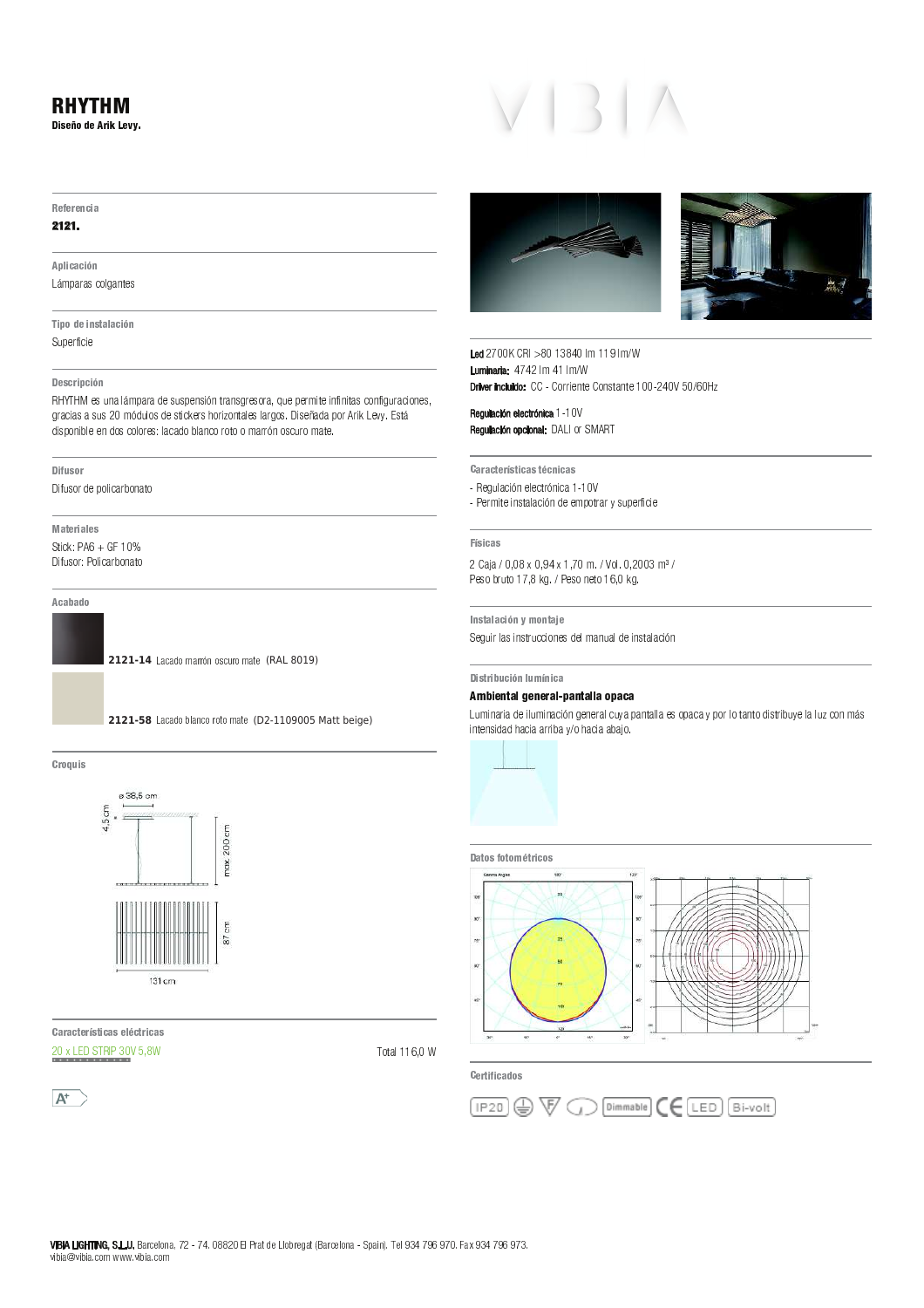### - - - - - - - -2 <sup>3</sup> 4 <sup>5</sup> <sup>6</sup> <sup>7</sup> <sup>8</sup> <sup>5</sup> <sup>9</sup> : <sup>3</sup> ; <sup>&</sup>lt; <sup>5</sup> <sup>=</sup> <sup>&</sup>gt; ?

#### $-$

#### $-1 - 1$

#### 9 <sup>H</sup> <sup>I</sup> 3 C <sup>D</sup> <sup>C</sup> <sup>3</sup> J <sup>B</sup> K L M N O P O V W Y W X V W X V W X W X V

Y <sup>3</sup> H <sup>7</sup> <sup>8</sup> <sup>5</sup> <sup>3</sup> B <sup>4</sup> <sup>Z</sup> <sup>D</sup> <sup>I</sup> D <sup>C</sup> <sup>3</sup> J <sup>B</sup>  $\mathbf{r} = \mathbf{r} \cdot \mathbf{r}$  and  $\mathbf{r} = \mathbf{r} \cdot \mathbf{r}$ 

#### 2 5 J 9 4 H C 3 H C 3 H C 3 H C 3 H C 3 H C

\_ ` <sup>a</sup> <sup>b</sup> ` <sup>c</sup> <sup>X</sup> <sup>Q</sup> \ <sup>V</sup> <sup>O</sup> <sup>T</sup> L <sup>M</sup> <sup>N</sup> <sup>O</sup> <sup>P</sup> <sup>O</sup> <sup>d</sup> <sup>X</sup> <sup>Q</sup> \ <sup>Q</sup> <sup>N</sup> <sup>X</sup> <sup>V</sup> <sup>Q</sup> ^ e <sup>V</sup> <sup>W</sup> P <sup>O</sup> <sup>V</sup> <sup>Q</sup> <sup>U</sup> <sup>P</sup> <sup>X</sup> <sup>Q</sup> <sup>S</sup> <sup>P</sup> <sup>O</sup> <sup>f</sup> <sup>g</sup> \ <sup>X</sup> <sup>N</sup> <sup>X</sup> <sup>P</sup> <sup>M</sup> ^ W X ^ V ] ^ V ^ W O <sup>Q</sup> <sup>R</sup> <sup>S</sup> <sup>V</sup> ] ^ U \ <sup>P</sup> <sup>O</sup> <sup>R</sup> ^ S <sup>V</sup> <sup>X</sup> <sup>Q</sup> <sup>f</sup> U <sup>P</sup> <sup>O</sup> <sup>R</sup> ^ O <sup>Q</sup> <sup>O</sup> <sup>Q</sup> \ <sup>Q</sup> <sup>h</sup> <sup>i</sup> <sup>M</sup> <sup>e</sup> <sup>d</sup> \ <sup>T</sup> S <sup>Q</sup> <sup>d</sup> <sup>X</sup> <sup>Q</sup> <sup>W</sup> ^ R <sup>j</sup> <sup>X</sup> <sup>P</sup> <sup>Q</sup> <sup>k</sup> <sup>S</sup> <sup>P</sup> ^ l <sup>S</sup> <sup>V</sup> <sup>W</sup> O <sup>T</sup> X <sup>Q</sup> <sup>T</sup> O <sup>P</sup> <sup>U</sup> <sup>S</sup> <sup>Q</sup> <sup>m</sup> <sup>n</sup> ^ Q <sup>X</sup> <sup>o</sup> <sup>O</sup> <sup>d</sup> <sup>O</sup> <sup>N</sup> <sup>S</sup> <sup>P</sup> <sup>p</sup> <sup>P</sup> ^ j <sup>K</sup> <sup>X</sup> <sup>q</sup> <sup>r</sup> <sup>m</sup> <sup>s</sup> <sup>Q</sup> <sup>W</sup> L d  $\alpha$  S  $\alpha$  t T  $\alpha$  s  $\alpha$  and  $\alpha$  t  $\alpha$  t  $\alpha$  t t  $\alpha$  t o v  $\alpha$  s  $\alpha$  w s  $\alpha$  w  $\alpha$  w  $\alpha$  w  $\alpha$  m o w  $\alpha$  w  $\alpha$  w  $\alpha$  w  $\alpha$  w  $\alpha$  w  $\alpha$  w  $\alpha$  w  $\alpha$  w  $\alpha$  w  $\alpha$  w  $\alpha$  w  $\alpha$  w  $\alpha$  w  $\alpha$  w  $\alpha$  w

#### 2 <sup>3</sup> A <sup>v</sup> <sup>4</sup> <sup>7</sup> :

n ^ ] \ <sup>Q</sup> <sup>S</sup> <sup>P</sup> <sup>d</sup> <sup>X</sup> <sup>N</sup> <sup>S</sup> <sup>T</sup> ^ R <sup>O</sup> <sup>P</sup> <sup>t</sup> <sup>S</sup> <sup>V</sup> <sup>O</sup> <sup>W</sup> S

w <sup>D</sup> <sup>Z</sup> <sup>5</sup> : <sup>3</sup> D <sup>I</sup> 5 <sup>4</sup>  $\alpha$  is  $\alpha$  in  $\alpha$   $\alpha$   $\alpha$   $\alpha$   $\alpha$   $\alpha$   $\alpha$ 

n **1 (1)**  $\mathbf{R} \cdot \mathbf{B} = \mathbf{0}$  t  $\mathbf{0} \cdot \mathbf{A} = \mathbf{0}$ 

#### 9 <sup>C</sup> <sup>D</sup> <sup>D</sup> <sup>8</sup> <sup>7</sup>

**2122-14** Lacado marrón oscuro mate (RAL 8019)



 $\sim$   $\sim$ 



 <sup>D</sup> : <sup>D</sup> <sup>C</sup> <sup>Z</sup> <sup>5</sup> : 4 <sup>Z</sup> <sup>3</sup> C <sup>D</sup> <sup>4</sup> <sup>5</sup> <sup>I</sup> <sup>C</sup> <sup>Z</sup> : <sup>3</sup> C <sup>D</sup> <sup>4</sup>  $h \circ h$  i for a finite  $h \circ h$  is  $h$ 

<del>w</del> . . . . . . .







 $i$  is a defined in  $A$  and  $A$  multiple in  $A$  <sup>+</sup> " " } } T M } <sup>T</sup> M  $\Gamma$  these includes:  $\Gamma \Gamma$  Corriente Constante 100, 240V EQICALL

#### " " } } <sup>i</sup>

D : <sup>D</sup> <sup>C</sup> <sup>Z</sup> <sup>5</sup> : 4 <sup>Z</sup> <sup>3</sup> C <sup>D</sup> <sup>4</sup> <sup>Z</sup> <sup>C</sup> <sup>B</sup> <sup>3</sup> C <sup>D</sup> <sup>4</sup>

 $X = \frac{1}{2} \left( \frac{1}{2} \right)^2 + \frac{1}{2} \left( \frac{1}{2} \right)^2 + \frac{1}{2} \left( \frac{1}{2} \right)^2 + \frac{1}{2} \left( \frac{1}{2} \right)^2 + \frac{1}{2} \left( \frac{1}{2} \right)^2 + \frac{1}{2} \left( \frac{1}{2} \right)^2 + \frac{1}{2} \left( \frac{1}{2} \right)^2 + \frac{1}{2} \left( \frac{1}{2} \right)^2 + \frac{1}{2} \left( \frac{1}{2} \right)^2 + \frac{1}{2} \left( \frac{1}{2} \right)^$  $\mathbf{x} = \mathbf{x} - \mathbf{y}$  and  $\mathbf{x} = \mathbf{y} - \mathbf{y}$  and  $\mathbf{x} = \mathbf{y} - \mathbf{y}$  . The probability of  $\mathbf{x} = \mathbf{y} - \mathbf{y}$ 

#### 4 <sup>3</sup> C <sup>D</sup> <sup>4</sup>

 $0.01, 10.00, 0.01, 0.00, 111, 0.050, 1.2$  $R_1 + R_2 + R_3 + R_4 + R_5 + R_6 + R_7 + R_8 + R_9 + R_1 + R_2 + R_3 + R_4 + R_5 + R_6 + R_7 + R_8 + R_9 + R_1 + R_2 + R_3 + R_4 + R_5 + R_6 + R_7 + R_8 + R_9 + R_1 + R_2 + R_3 + R_4 + R_5 + R_6 + R_7 + R_8 + R_9 + R_1 + R_2 + R_3 + R_4 + R_5 + R_6 + R_1 + R_2 + R_4 + R_5 + R_6 + R_1 + R_2 + R_4 + R_5 + R_6 + R_1 + R_2 + R_4 +$ 

 $\mathcal{L} \hspace{0.2cm}$   $\mathcal{L} \hspace{0.2cm}$   $\mathcal{L} \hspace{0.2cm}$   $\mathcal{L} \hspace{0.2cm}$   $\mathcal{L} \hspace{0.2cm}$   $\mathcal{L} \hspace{0.2cm}$   $\mathcal{L} \hspace{0.2cm}$   $\mathcal{L} \hspace{0.2cm}$   $\mathcal{L} \hspace{0.2cm}$   $\mathcal{L} \hspace{0.2cm}$   $\mathcal{L} \hspace{0.2cm}$   $\mathcal{L} \hspace{0.2cm}$   $\mathcal{$ 

#### 2 <sup>3</sup> 4 <sup>Z</sup> : <sup>3</sup> <sup>v</sup> <sup>C</sup> <sup>3</sup> J <sup>B</sup> <sup>I</sup> v B <sup>3</sup> C <sup>D</sup>

#### ¡ ¢ £ ¤ ¥ ¦ § ¨ £ ¤ £ © ¦ § ª « ¦ ¤ ¥ ¦ § § ¦ <sup>¬</sup> « ¦ ¦

K  $\Lambda$  or or or or or or or  $\Lambda$  . The vertex density of  $\Lambda$  or  $\Lambda$  or  $\Lambda$  the vertex density of  $\Lambda$ 



### 2 D Z 7 4 A 7 4 A 7 4 A 7 4 A 7 4 A 7 4 A 7 4 A 7 4 A 7 4 A 7 4 A 7 4 A 7 4 A 7 4 A 7 4 A 7 4 A 7 4 A 7 4 A 7



5 : <sup>Z</sup> <sup>3</sup> A <sup>3</sup> C <sup>D</sup> <sup>8</sup> <sup>7</sup> <sup>4</sup>

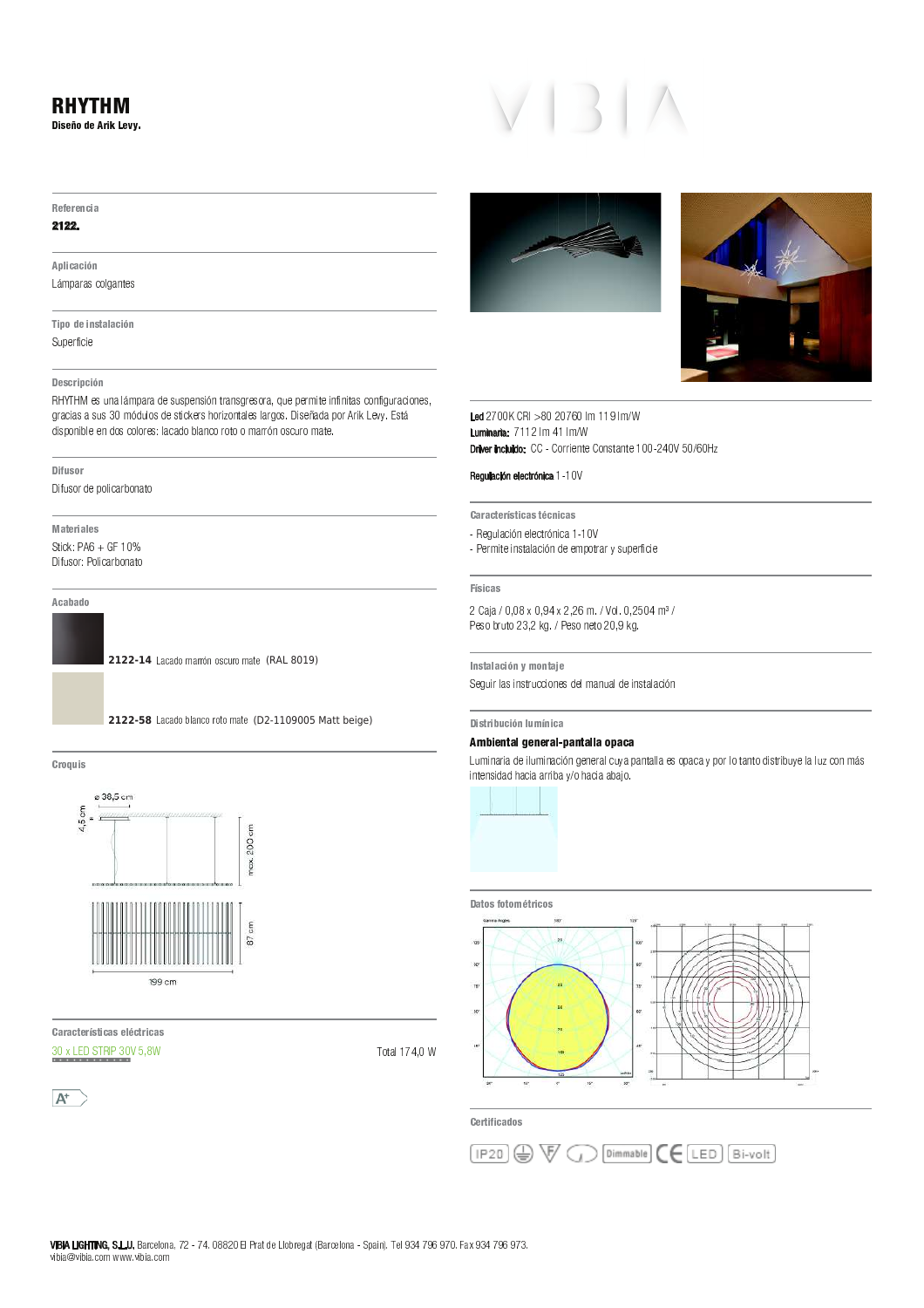# RHYTHM

Diseño de Arik Levy.

#### Referencia

### 2130.

A plicación Lámparas colgantes

Tipo de instalación

Superficie

### Descripción

RHYTHM es una lámpara de suspensión transgresora, que permite infinitas configuraciones, gracias a sus 10 módulos de stickers horizontales cortos y largos. Diseñada por Arik Levy. Está disponible en dos colores: lacado blanco roto o marrón oscuro mate.

#### Difusor

Difusor de policarbonato

**Materiales** Stick:  $PAG + GF 10\%$ 

Difusor: Policarbonato

## A cabado

**2130-14** Lacado marrón oscuro mate (RAL 8019)



 $\sim$  7  $\sim$  3  $\sim$ 



Características eléctricas  $5x$  LED STRIP  $30V$   $2,9W$ 

ä.







 $\epsilon$  , a dramatic distribution of  $\epsilon$  <sup>+</sup> " " <sup>j</sup> V O <sup>j</sup> V O  $\mathsf{D}$  there included  $\mathcal{C}\mathcal{C}$  . Corriente Constants 100, 240V EQ/GOU

 " " <sup>j</sup> <sup>j</sup> <sup>k</sup> " ! " <sup>q</sup> <sup>s</sup> <sup>M</sup> <sup>U</sup> <sup>R</sup> ] <sup>e</sup> <sup>s</sup> <sup>a</sup> <sup>d</sup>

 <sup>D</sup> : <sup>D</sup> <sup>C</sup> \ <sup>5</sup> : 4 \ 3 C <sup>D</sup> <sup>4</sup> \ <sup>C</sup> <sup>B</sup> 3 C <sup>D</sup> <sup>4</sup> - Regulación electrónica 1-10V

#### Físicas

 $\mathcal{L}^{\mathcal{L}}(\mathcal{L}^{\mathcal{L}})$  is the contract of the function of  $\mathcal{L}^{\mathcal{L}}$ Peso bruto 9,3 kg. / Peso neto 8,4 kg.

Instalación y montaje Seguir las instrucciones del manual de instalación

## Distribución lumínica

## Ambiental general-pantalla opaca

Luminaria de iluminación general cuya pantalla es opaca y por lo tanto distribuye la luz con más  $intensidad$  hacia arriba  $v/o$  hacia abaio.



### Datos fotométricos



<sup>5</sup> : \ 3 A 3 C <sup>D</sup> <sup>8</sup> <sup>7</sup> <sup>4</sup>

 $\sim$   $\sim$   $\sim$   $\sim$   $\sim$   $\sim$   $\sim$ 

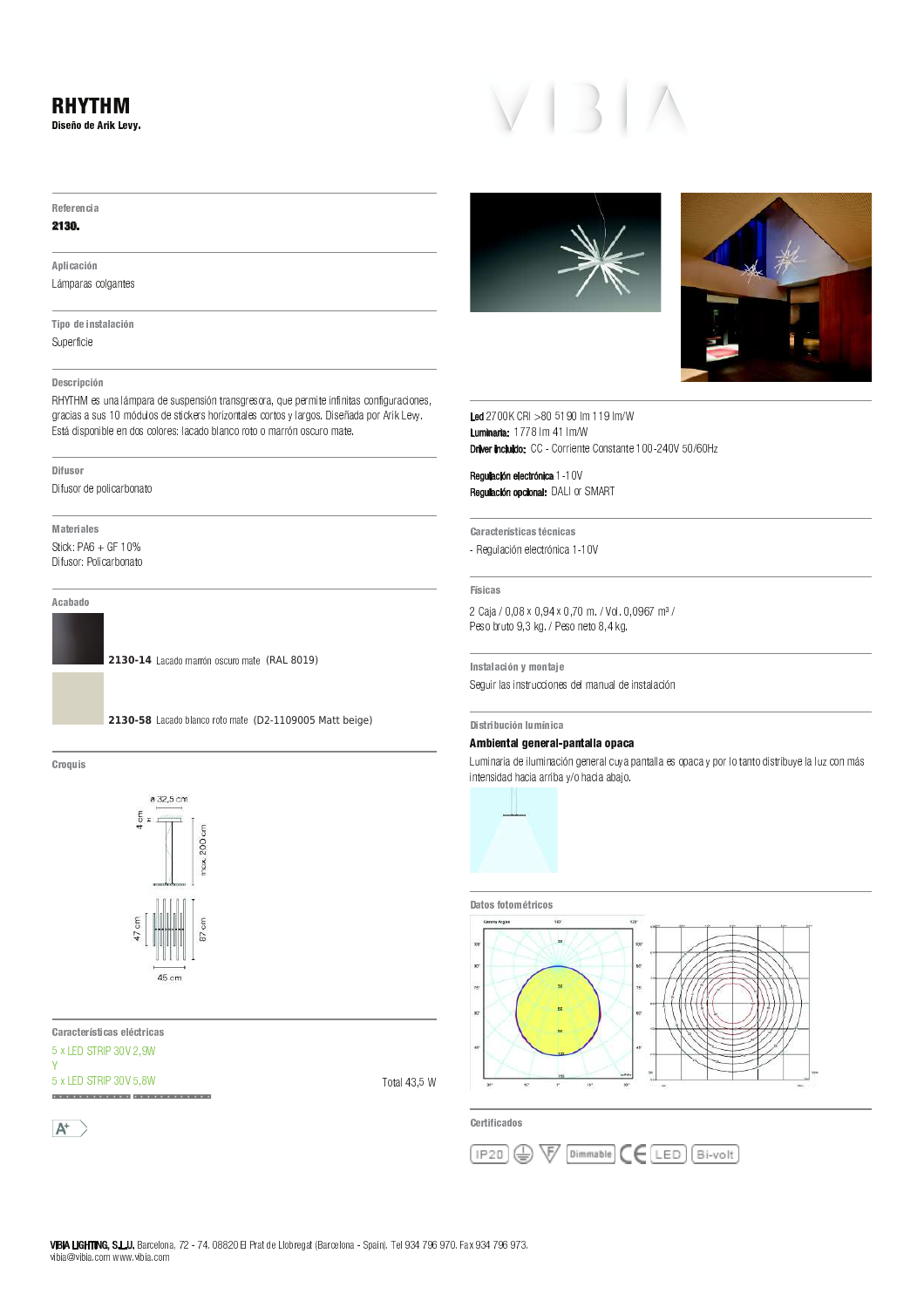# 5 A 5 : 5 B C 3 D **Referencia**

## 2131.

A plicación Lámparas colgantes

Tipo de instalación Superficie

### Descripción

Superficie<br>Descripción<br>Descripción \_<br>Descripción<br>RHYTHM es una lámpara de suspensión transgresora, que permite infinitas configuracione —<br>Descripción<br>RHYTHM es una lámpara de suspensión transgresora, que permite infinit<br>gracias a sus 20 módulos de stickers horizontales cortos y largos. Diseña gracias<br>Está di<br>———— \_ ^ ] <sup>R</sup> <sup>T</sup> <sup>Q</sup> <sup>e</sup> <sup>Y</sup> <sup>O</sup> <sup>T</sup> <sup>U</sup> \_ S <sup>P</sup> <sup>Q</sup> <sup>u</sup> <sup>T</sup> <sup>W</sup> <sup>P</sup> <sup>X</sup> T

D [ 5 : 3 D J 5 4

Difusor de policarbo<br>**Materiales**<br>M<mark>ateriales</mark> p \_ ^ ] <sup>R</sup> <sup>T</sup> <sup>Q</sup> <sup>v</sup> <sup>y</sup> <sup>T</sup> <sup>U</sup> \_ S <sup>P</sup> <sup>Q</sup> <sup>u</sup> <sup>T</sup> <sup>W</sup> <sup>P</sup> <sup>X</sup> T

A cabado

2131-14 Lacado marrón oscuro mate (RAL 8019)



Croquis 7 w 3 4



)<br>Características eléctric <sup>j</sup> <sup>L</sup> <sup>t</sup> <sup>p</sup> \ <sup>c</sup> ` y <sup>j</sup> <sup>g</sup>

Ÿ

a.

 $A^+$ 





 <sup>j</sup> <sup>j</sup> ` <sup>j</sup> <sup>~</sup> <sup>j</sup> <sup>j</sup> <sup>U</sup> N <sup>~</sup> <sup>~</sup> <sup>U</sup> N Luminaria: 359  $CRI > 80 10380$ .<br>Debres in objekto →80 10380 lm 119 lm/W<br>0 lm 41 lm/W

Regulación electrónica 1-10 " ! " <sup>r</sup> <sup>L</sup> <sup>T</sup> <sup>Q</sup> \ <sup>d</sup> <sup>r</sup> ` <sup>c</sup> egulación electrónica 1-1<br>egulación opcional: DALI<br>. ` <sup>Y</sup> <sup>V</sup> ] <sup>U</sup> P <sup>S</sup> \_ f <sup>W</sup> <sup>Y</sup> <sup>U</sup> Y <sup>S</sup> <sup>X</sup> Q <sup>f</sup> <sup>W</sup> \_ S <sup>P</sup> <sup>~</sup> <sup>~</sup> <sup>j</sup>

Características técnicas

\_<br>Características técnicas<br>- Regulación electrónica 1-10V

 4 3 C D 4 - Permite instalación de empotrar y superficie<br>Pisicas<br>Físicas

—<br>Físicas<br>2 Caja / 0,08 x 0,94 x 1,15 m. / Vol. 0,1  $\frac{2}{5}$ <sup>4</sup> [ <sup>D</sup> <sup>J</sup> D <sup>C</sup> <sup>3</sup> K <sup>B</sup> <sup>&</sup>gt; <sup>7</sup> <sup>B</sup> [ <sup>D</sup> 5

Peso bruto 14,8 kg. / Peso neto 13,3 kg.<br>Instalación y montaje Instalación y <mark>montaj</mark><br>Seguir las instruccion<br>.

# ¡ ¢ £ ¤ ¥ ¦ § ¨ © ¤ ¥ ¤ <sup>ª</sup> § ¨ « <sup>¬</sup> § ¥ ¦ § ¨ ¨ § <sup>¬</sup> § ® § \_<br>|<br>|

# Distribución lumínica<br>Ambiental general-pantalla opaca

Dis**tribución lumínica<br>Ambiental general-pantalla opaca**<br>Luminaria de iluminación general cuya pantalla es opaca y por lo tanto distribuye la luz con más<br>intensidad hacia arriba y/o hacia abajo.





Certificados

T X P U g j

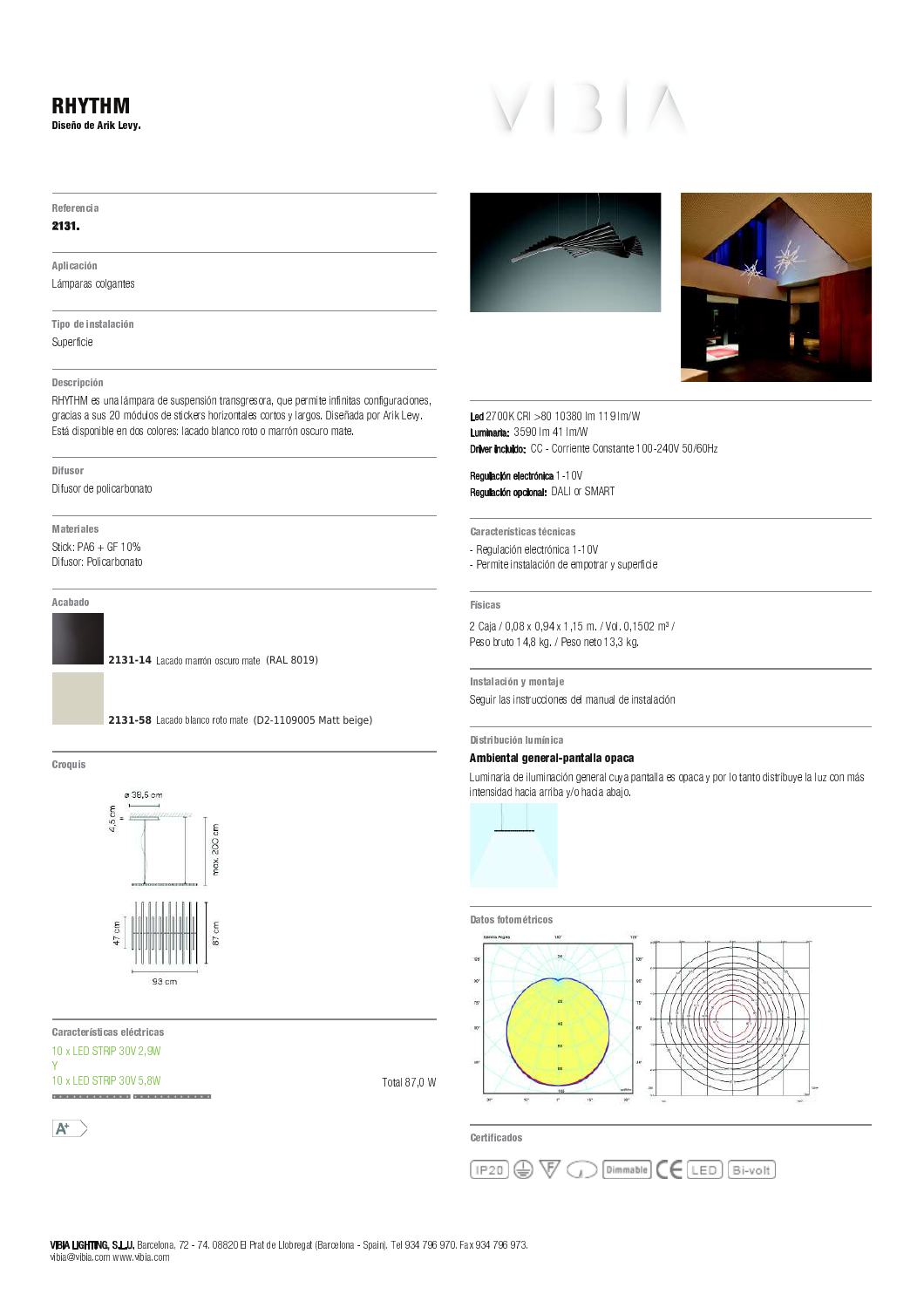

i 2700k CRI >80 15570<br>Led 2700k CRI >80 15570 <sup>j</sup> <sup>j</sup> ` <sup>j</sup> <sup>~</sup> <sup>j</sup> <sup>U</sup> N <sup>~</sup> <sup>~</sup> <sup>U</sup> N Luminaria: 538 .<br>Debres in objekte >80 15570 lm 119 lm/W<br>6 lm 41 lm/W

 " " <sup>~</sup> <sup>j</sup> nver includo.<br>Egulación electrónica 1 -1 ` <sup>Y</sup> <sup>V</sup> ] <sup>U</sup> P <sup>S</sup> \_ f <sup>W</sup> <sup>Y</sup> <sup>U</sup> Y <sup>S</sup> <sup>X</sup> Q <sup>f</sup> <sup>W</sup> \_ S <sup>P</sup> <sup>~</sup> <sup>~</sup> <sup>j</sup>

- <sup>y</sup> <sup>Y</sup> <sup>Q</sup> <sup>N</sup> \_ X Y \_ W <sup>R</sup> <sup>X</sup> P <sup>U</sup> P <sup>S</sup> \_ f <sup>W</sup> <sup>e</sup> <sup>Y</sup> <sup>Y</sup> <sup>N</sup> <sup>O</sup> <sup>T</sup> <sup>X</sup> Q <sup>P</sup> <sup>Q</sup> <sup>n</sup> <sup>R</sup> ] <sup>O</sup> <sup>Y</sup> <sup>Q</sup> ^ \_ S \_ Y
- Regu<br>- Perm<br>-- Permite instalación de empotrar y superficie $\overbrace{\mathsf{Físicas}}$

—<br>Físicas<br>2 Caja / 0,08 x 0,94 x 1,70 m. / Vol. 0,2  $\frac{2}{5}$ 2 Caja / 0,08 x 0,94 ><br>Peso bruto 19,2 kg. /<br>————————————————————

Instalación y montaje Peso bruto 19,2 kg. / Peso neto 17,3 kg.<br>Instalación y montaje Instalación y <mark>montaj</mark><br>Seguir las instruccion<br>. ¡ ¢ £ ¤ ¥ ¦ § ¨ © ¤ ¥ ¤ <sup>ª</sup> § ¨ « <sup>¬</sup> § ¥ ¦ § ¨ ¨ § <sup>¬</sup> § ® §

# Distribución lumínica<br>Ambiental general-pantalla opaca \_<br>|<br>|

Dis**tribución lumínica<br>Ambiental general-pantalla opaca**<br>Luminaria de iluminación general cuya pantalla es opaca y por lo tanto distribuye la luz con más<br>intensidad hacia arriba y/o hacia abajo.







Certificados

 $\overline{a}$ 

 $6.385$  cm  $4,5$  cm 200 cm max.



 $\overline{\phantom{a}}$  <sup>L</sup> <sup>t</sup> <sup>p</sup> \ <sup>c</sup> ` y <sup>i</sup> <sup>j</sup> <sup>g</sup> **Características eléctric**<br>15 x LED STRIP 30V 2,9<br>Y

i.

 $A^+$ 

**A** W  $Dimmable$   $C$   $C$   $LED$   $Bi-volt$  $($  IP20  $)$ 

 -  - ! " # \$ % \$ & \$ ' ( \$ % \$ & \$ % )) " + , , , ) " + " .<br>BIA " "

2132. A plicación

5 A 5 : 5 B C 3 D

**Referencia** 

Lámparas colgantes

Lámpara<br>**\_\_\_\_\_\_\_\_\_\_\_\_\_\_\_\_\_\_**<br>Tipo de i **Tipo de ins<br>Superficie<br>Antiquia<br>Antiquia** 

#### Descripción

Superficie<br>Descripción<br>Descripción \_<br>Descripción<br>RHYTHM es una lámpara de suspensión transgresora, que permite infinitas configuracione —<br>Descripción<br>RHYTHM es una lámpara de suspensión transgresora, que permite infinit<br>gracias a sus 30 módulos de stickers horizontales cortos y largos. Diseña gracias<br>Está di<br>———— \_ ^ ] <sup>R</sup> <sup>T</sup> <sup>Q</sup> <sup>e</sup> <sup>Y</sup> <sup>O</sup> <sup>T</sup> <sup>U</sup> \_ S <sup>P</sup> <sup>Q</sup> <sup>u</sup> <sup>T</sup> <sup>W</sup> <sup>P</sup> <sup>X</sup> T

D [ 5 : 3 D J 5 4

Difusor de policarbo<br>**Materiales**<br>M<mark>ateriales</mark> p \_ ^ ] <sup>R</sup> <sup>T</sup> <sup>Q</sup> <sup>v</sup> <sup>y</sup> <sup>T</sup> <sup>U</sup> \_ S <sup>P</sup> <sup>Q</sup> <sup>u</sup> <sup>T</sup> <sup>W</sup> <sup>P</sup> <sup>X</sup> T

## A cabado

**2132-14** Lacado marrón oscuro mate (RAL 8019)



 $\overline{\overline{5}}$  $\tilde{5}$ 

Croquis 7 w 3 4